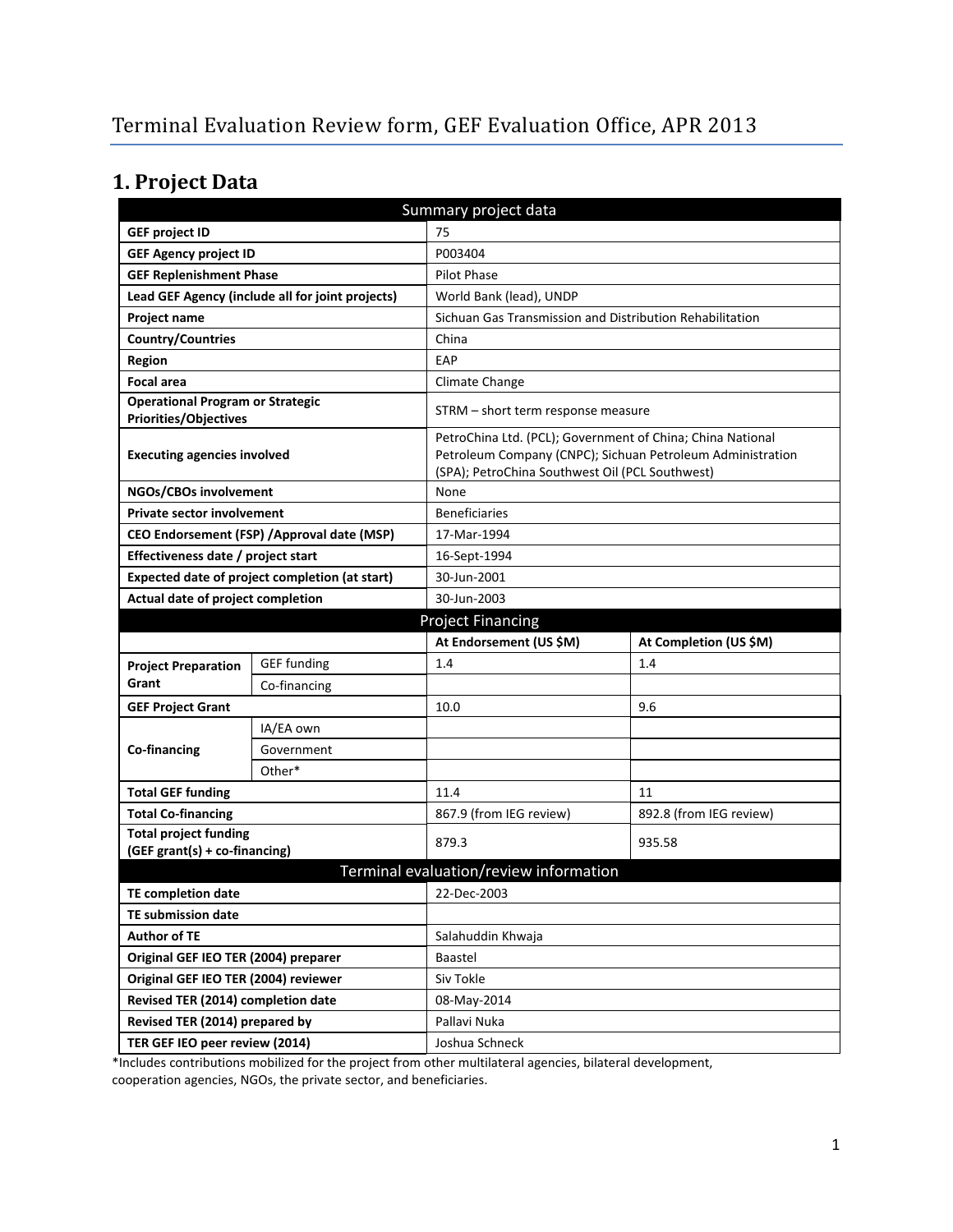### **2. Summary of Project Ratings**

| <b>Criteria</b>                                  | <b>Final PIR</b> | <b>IA Terminal</b><br><b>Evaluation</b> | <b>IA Evaluation</b><br><b>Office Review</b> | <b>GEF EO Review</b> |
|--------------------------------------------------|------------------|-----------------------------------------|----------------------------------------------|----------------------|
| <b>Project Outcomes</b>                          | Satisfactory     | Satisfactory                            |                                              |                      |
| <b>Sustainability of Outcomes</b>                | Substantial      | Highly Likely                           |                                              |                      |
| <b>M&amp;E Design</b>                            | NА               | ΝA                                      | <b>NR</b>                                    | U/A                  |
| <b>M&amp;E</b> Implementation                    | Satisfactory     | ΝA                                      | <b>NR</b>                                    | <b>MS</b>            |
| <b>Quality of Implementation</b>                 | Satisfactory     | Satisfactory                            |                                              |                      |
| <b>Quality of Execution</b>                      | Satisfactory     | Satisfactory                            |                                              |                      |
| <b>Quality of the Terminal Evaluation Report</b> | NА               | ΝA                                      |                                              |                      |

### **3. Project Objectives**

#### 3.1 Global Environmental Objectives of the project:

As noted in the project document, the global environmental objective of this project was "to reduce the GHG emission from gas pipeline leakages through the rehabilitation of the gas transmission system."

Sichuan Province's 20-year old gas transmission and distribution system consists of almost 3,000 km of pipeline. The age of the system meant that it was prone to breakdowns, accidents, and leakages. Natural gas (methane) is an important greenhouse gas contributing to global warming and climate change. At the local level it also put the safety of operating personnel and local communities at risk. This project was aimed to support system rehabilitation and to reduce small-scale methane emissions as well as large-scale escape of gas due to breakdown and malfunctioning of the system.

3.2 Development Objectives of the project:

The development objective of this project was to assist China in its efforts to reduce methane emissions, enhance the operational efficiency and safety of gas transmission and distribution in Sichuan, and to strengthen the institutional capabilities of the operating agency.

Project components included:

(a) Support the restructuring of the Borrower's upstream oil and gas sector;

(b) Promote the development and conservation of gas resources in an economic, efficient and environmentally sound manner; and

(c) Strengthen the institutional capabilities of China National Petroleum Company (CNPC) and Sichuan Petroleum Administration (SPA).

3.3 Were there any **changes** in the Global Environmental Objectives, Development Objectives, or other activities during implementation?

There were **no** revisions to objectives or activities.

### **4. GEF EO assessment of Outcomes and Sustainability**

Please refer to the GEF Terminal Evaluation Review Guidelines for detail on the criteria for ratings.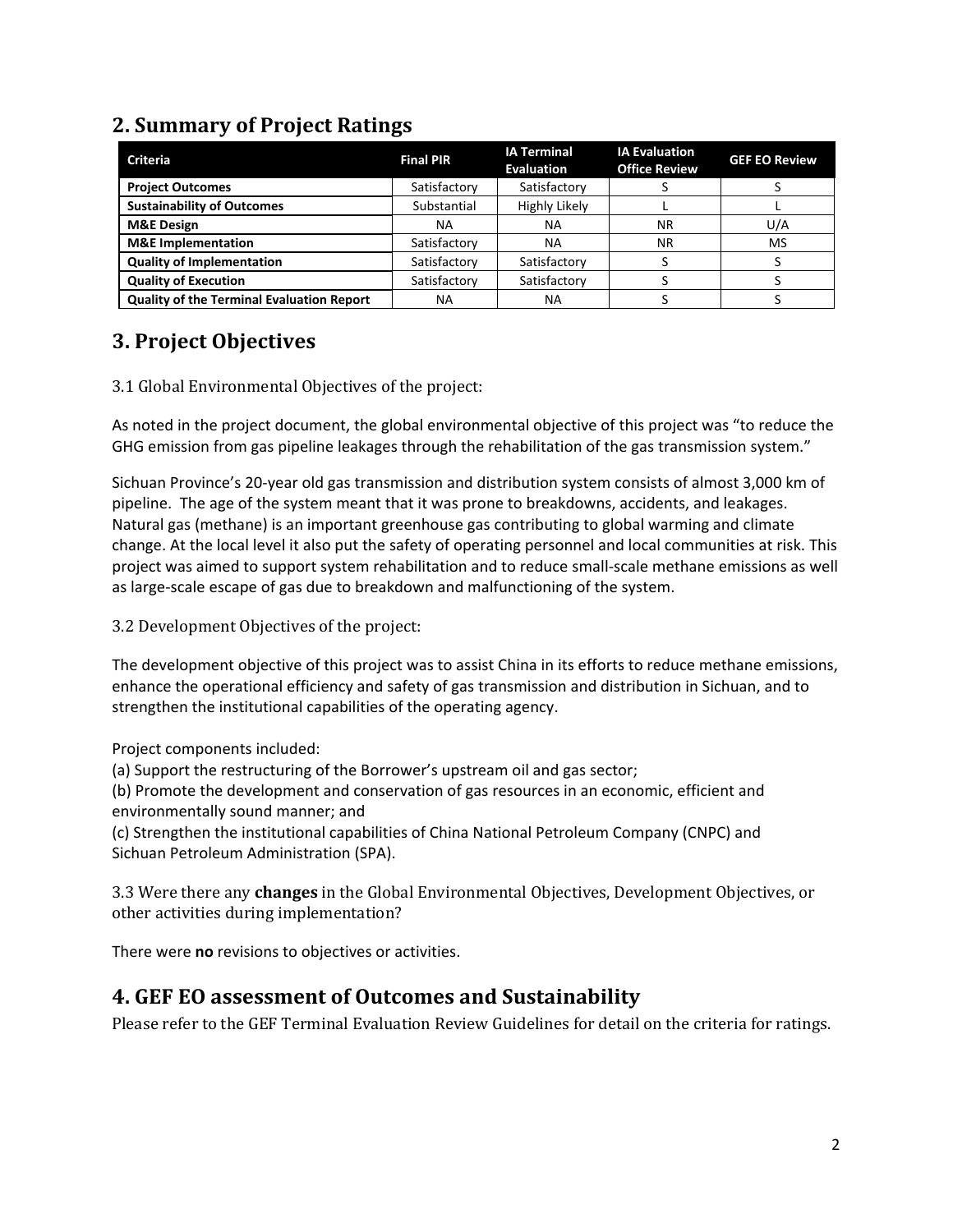Relevance can receive either a Satisfactory or Unsatisfactory rating. For Effectiveness and Cost efficiency, a six point rating scale is used (Highly Satisfactory to Highly Unsatisfactory), or Unable to Assess. Sustainability ratings are assessed on a four-point scale: Likely=no or negligible risk; Moderately Likely=low risk; Moderately Unlikely=substantial risks; Unlikely=high risk. In assessing a Sustainability rating please note if, and to what degree, sustainability of project outcomes is threatened by financial, sociopolitical, institutional/governance, or environmental factors.

Please justify ratings in the space below each box.

| <b>4.1 Relevance</b> | Rating: Satisfactory |
|----------------------|----------------------|
|----------------------|----------------------|

The project is relevant to both China and the GEF. For China, the project was linked to national efforts (in the early 1990s) to diversify energy sources by moving away from coal and ensure reliable supply from local gas and oil sources to meet growing domestic demand. The rise in coal consumption over the previous decade was exacerbating the already serious environmental impacts linked with its use. By 1990 the Gov. of China had already established a regulatory framework to control pollution. In 1990, the Government of China set up a Climate Change Coordination Group, which saw an opportunity to expand the use of natural gas, a relatively cleaner fuel to significantly reduce GHG emissions. This project was part of a larger WB/IBRD/GoC funded effort to restructure the oil and gas sectors in China. The project was developed following a PRIF-financed study that found that major investments were needed in the gas distribution network to reduce GHGs.

The project was also tied to national initiatives to revive the economy in Sichuan Province and reduce reliance on coal. Sichuan had been a significant gas producing area since the 1960's but in 1990, its gas production represented 42% of national production and was declining. With about 10% of the country's population and a per capita income of only 50% of the national average, Sichuan was one of the poorest provinces in China. While the economic growth in Sichuan was averaging around 10%, the growth of energy supply had not kept pace with the demand. As a result of severe gas shortages, industrial production was curtailed and industries were switching over from gas to coal.

For the GEF, the project was covered under Short-Term Response Measures, as the GEF did not have a Operational Program at the time that focused on methane and other short-lived climate forcers. Methane is a highly-potent GHG, with a global-warming potential some 25 times that of carbon. It also contributes to the formation of stratospheric ozone which is linked to smog and other health hazards. Because of these effects, reducing climate impacts from methane emissions, as this project aims to do, is highly relevant for the GEF's climate and sustainable development objectives.

| <b>4.2 Effectiveness</b> | Rating: Satisfactory |
|--------------------------|----------------------|
|                          |                      |

According to the project completion report, the project's development objectives were fully achieved and in many cases surpassed. The project successfully supported restructuring in the upstream oil and gas sectors, resulting in just two regional companies responsible for oil and gas development and marketing. The gas distribution system was rehabilitated into a modern, efficient operation minimizing GHG emissions and potential risks. The project also built up the institutional and technical capacity within the Sichuan Petroleum Administration and the China National Petroleum Company.

Based on information in the ICR, following a 1994 restructuring study, CNPC and the China National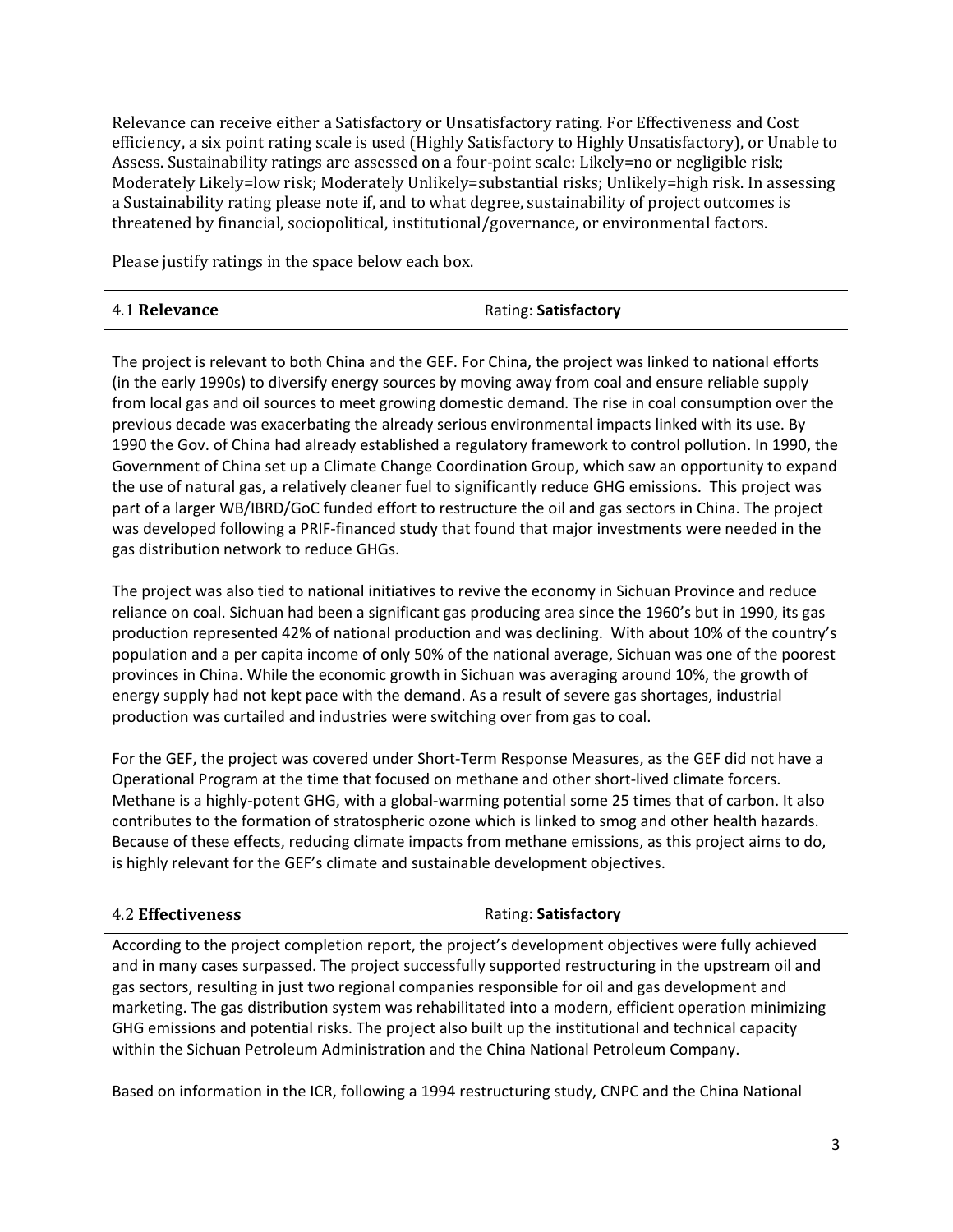Petrochemical Company (SINOPEC) were restructured into two regional (and afterwards competing) vertically integrated entities responsible for onshore oil and gas development, refining, petrochemicals production, and product marketing. By early 2000, the government functions were separated from the business operations of the enterprises. As part of its privatization process, PCL successfully carried out in April 2000 an initial public offering for 10% of its shares in international stock markets (New York and Hong Kong).

According to the ICR, the rehabilitation and modernizing of the gas distribution network was efficient and cost effective. This component involved (i) optimal rehabilitation through deterioration monitoring and integrity evaluation, enabling replacement of parts and components rather than outright substitution of whole plants and sections; and (ii) improvement of control, communication and maintenance capability. This approach maximized technology transfer and skills and minimized the upgrading cost. At project closure, this component was largely achieved (with extensive delays) and the network was capable of transporting 10 billion cubic meters of gas annually, compared with 6.5 billion cubic meters at project commencement in 1995 and 8 billion cubic meters targeted at appraisal.

According to the ICR and the previous TER, the project successfully built up capacity in the China National Petroleum Company (CNPC) and the Sichuan Petroleum Administration (SPA). This was accomplished through intensive training workshops and direct collaboration, working alongside engineers and technicians from a prominent international partner company. Areas in which expertise have been upgraded include: geophysics, seismic data acquisition, reservoir engineering and management, drilling, well stimulation and recovery techniques, gas purification, transmission and distribution, gas systems planning, instrumentation, telecommunication, SCADA, corrosion control, construction techniques, deterioration monitoring and integrity evaluation, rehabilitation management, environmental protection, management information systems, project planning and management, utility management, financial management, gas marketing, tariffs, and gas utilization.

| 4.3 Efficiency | Rating: Satisfactory |
|----------------|----------------------|
|----------------|----------------------|

Implementation took 2-years longer than expected, but cost overruns were less than 5% of expected costs. The actual total project cost is estimated at US\$902.83 million compared with US\$877.80 million estimated at appraisal. Some of the delays in implementation were outside of project control (i.e. SARS outbreak), but other delays were due to inefficiencies the executing or implementing agency procedures and processes.

Despite these delays, the project fully achieved its stated objectives and cost effectiveness of the project is viewed as high. The ICR estimates a purely economic rate of return (ERR) of 24%. However, the ICR notes that "Since the benefits to the economy associated with gas efficiency, local and global environmental benefits were not taken into account, the ICR estimate of the ERR is conservative." Moreover, according to the ICR the project has had far-reaching impacts in reforming and regulating the sector, and institutionally, in separating government from the management of energy companies.

| 4.4 Sustainability | Rating: Likely |
|--------------------|----------------|
|                    |                |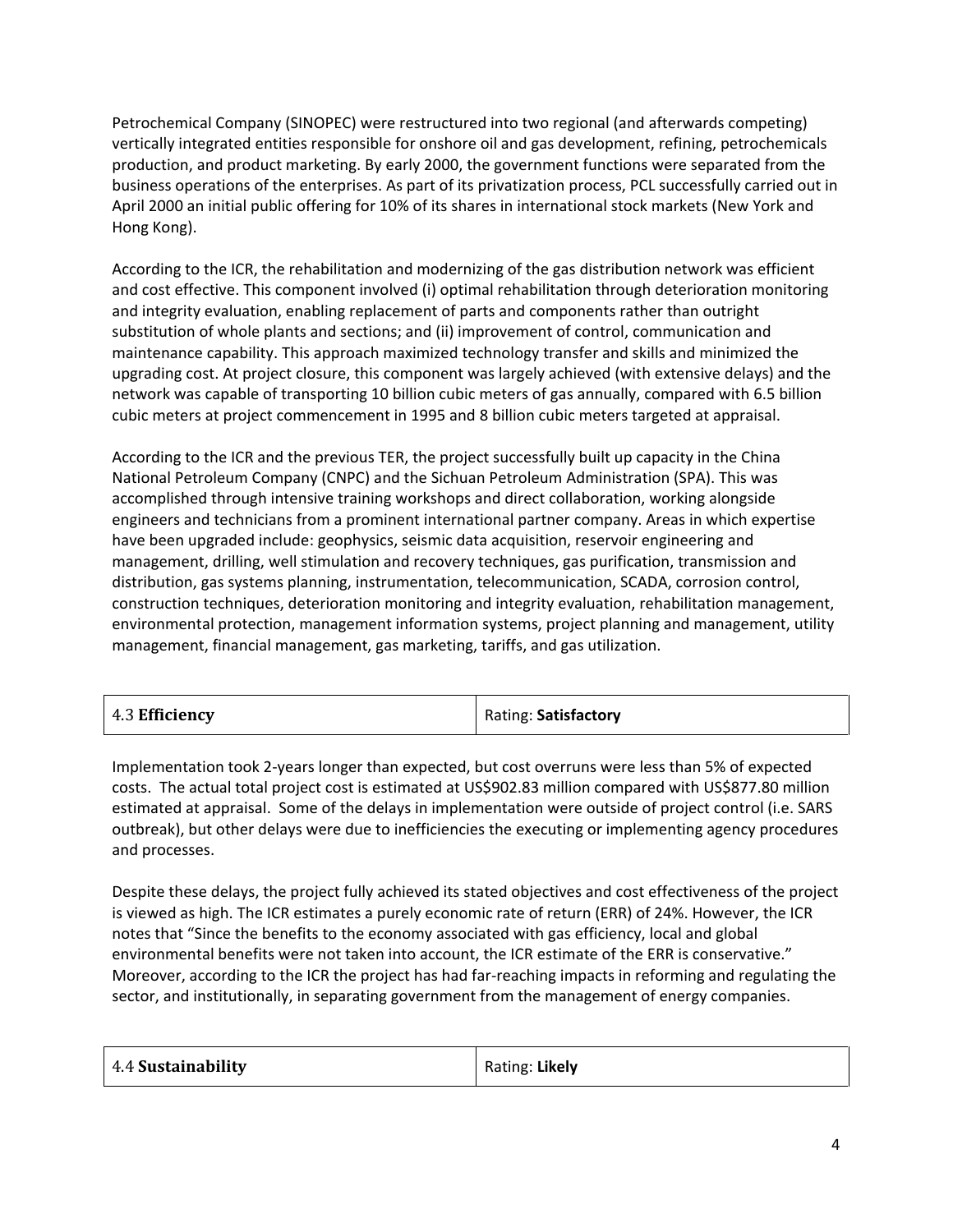Financial (**Likely**): The project supported rationalization of pricing policy and allocation criteria, as well as improvements in operational efficiency. According to the previous TER, these reforms ensure that the revenues from the overall operations of the system can yield a profit while ensuring the effective and environmentally safe distribution of the gas produced. The ICR also views financial sustainability as highly likely, noting strong investor interest, rising prices for gas (in absence of imports), and growing demand for clean(er) energy.

Socio-political (**Likely**): The previous TER suggests that the government is "reported to be more committed to establishing a modern regulatory framework that would promote efficient development of oil and gas resources." According to the ICR, "several provinces are putting restrictions on coal use to promote gas penetration." The Public-Private Infrastructure Advisory Facility (PPIAF) established by the project has increased awareness and established consensus on the need for a legal and regulatory framework to channel investment and further develop oil and gas resources. The ICR also notes government support for expanding cooperation with multinational energy companies

Institutional (**Likely**): The ICR notes the 'irreversibility' of the restructuring. Formerly state held and controlled companies have been privatized, and are now listed on stock markets and publicly traded. The project also redesigned the legal and regulatory framework for the oil and gas sector and drafted model legislation. The draft Gas Law is under consideration by the National People's Congress. There has also been institutional consolidation. Management of four (out of five) gas-producing regions is now consolidated into a single organization called the Gas Transmission Management Department (GTMD). The ICR notes "marked improvement in accountability and operational efficiency as evidenced by the successfully coordinated implementation of deterioration monitoring, integrity evaluation, rehabilitation and capacity expansion programs for upgrading the pipeline network."

Environmental (**Likely**): No environmental risks were noted in the ICR or the previous TER. The project took steps to limit adverse environmental impacts. According to the ICR, all drilling formation water, wastewater and work-over fluids, process waste water, and pipeline fluids are now treated before appropriate disposal. Entry of non-specification gas into the system has been completely eliminated. Emergency response arrangements have been upgraded and the installation of a supervisory control and data acquisition system (SCADA) was in progress at the time the completion report was written.

### **5. Processes and factors affecting attainment of project outcomes**

5.1 Co-financing. To what extent was the reported co-financing essential to the achievement of GEF objectives? If there was a difference in the level of expected co-financing and actual co-financing, then what were the reasons for it? Did the extent of materialization of co-financing affect project's outcomes and/or sustainability? If so, in what ways and through what causal linkages?

The ICR estimates that actual total project cost was US\$902.83 million compared with US\$877.80 million estimated at appraisal. Cofinancing by the GoC and the companies involved accounted for 76% of total project costs and as such was critical for achieving project objectives. Another 23% of project costs came from an IBRD loan to GoC. From the planned IBRD loan amount of US\$255 million, about US\$37.69 was cancelled upon Borrower's request as PCL, the implementing agency, had sufficient resources to complete the project (due to increased equity after listing of PCL) and about US\$8.42 million was undisbursed. The GEF grant of US\$10 million only accounted for approx. 1% of project costs. And, about US\$0.14 of the GEF grant was undisbursed.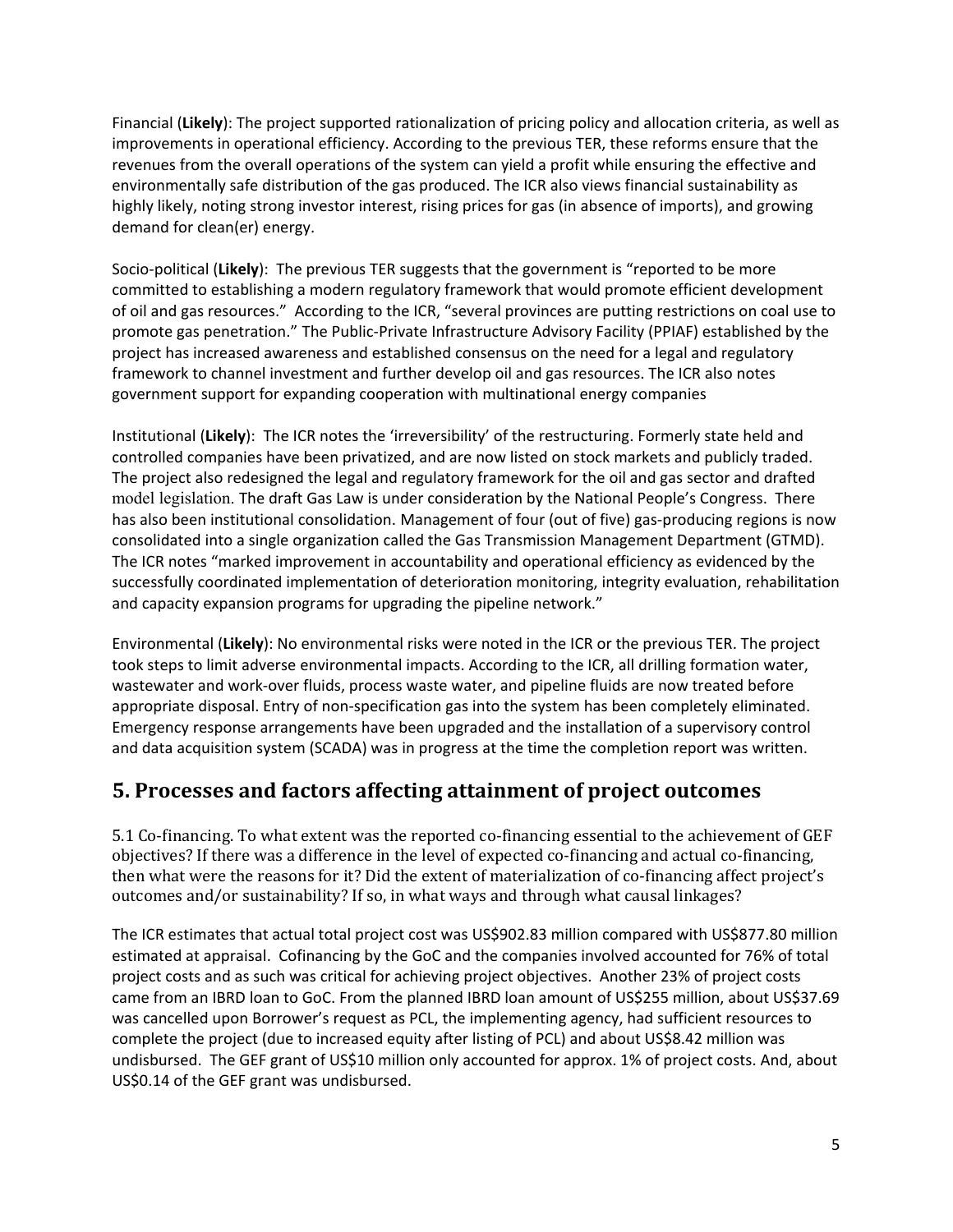Additionally, the ICR notes that "various policy and pre-investment studies were conducted with the help of international consultants to determine the scope of the project." The donors who funded these studies included Technical Cooperation Credit II (US\$1.9 million), Japanese Grant Facility (US\$1.2 million), United Nations Development Program (US\$0.25 million) and Pre-investment Facility of the Global Environmental Facility (US\$1.4 million).

5.2 Project extensions and/or delays. If there were delays in project implementation and completion, then what were the reasons for it? Did the delay affect the project's outcomes and/or sustainability? If so, in what ways and through what causal linkages?

The project experienced a two-year delay over the course of implementation. According to the ICR, the implementation of network capacity expansion and rehabilitation did not begin until 1999 due to a) extended site investigations to evaluate the condition of the various sections of the system, which was a necessary precursor to the repairs that were to be undertaken; and b) delays in the procurement of required goods and services. Of these, the ICR notes that procurement delays were the main problem. From the ICR: "Prior to sector restructuring, SPA was hamstrung due to cumbersome procedures and insufficient authority. ... Following the structural reform, the situation improved and PCL Southwest was able to speed up the pace of procurement processing. Upgrading of gas processing and transportation infrastructure was extended by about two years due to reasons mentioned above. This delayed project completion and necessitated the first and only extension of closing date by two years."

As the project neared closure, the installation of a supervisory control and data acquisition system (SCADA) was delayed due to SARS and was not completed until end December 2003.

5.3 Country ownership. Assess the extent to which country ownership has affected project outcomes and sustainability? Describe the ways in which it affected outcomes and sustainability, highlighting the causal links:

This project was very much country driven and owned. The GoC provided the bulk of financing for the project and generally supported implementation. According to the ICR, "Restructuring of CNPC and SPA was expeditiously carried out." The government also supported rationalizing of gas pricing and has provisionally approved the recommendations of the draft Gas Law which will strengthen environmental oversight and sustain project outcomes. In 2002, the government lifted restrictions on competition among the three national companies and committed during WTO negotiations to gradually opening the sector for international oil companies beginning in 2005. The GoC also established the Association for Petroleum and Chemical Industries to promote competition and to regulate the oil and gas sector.

## **6. Assessment of project's Monitoring and Evaluation system**

Ratings are assessed on a six point scale: Highly Satisfactory=no shortcomings in this M&E component; Satisfactory=minor shortcomings in this M&E component; Moderately Satisfactory=moderate shortcomings in this M&E component; Moderately Unsatisfactory=significant shortcomings in this M&E component; Unsatisfactory=major shortcomings in this M&E component; Highly Unsatisfactory=there were no project M&E systems.

Please justify ratings in the space below each box.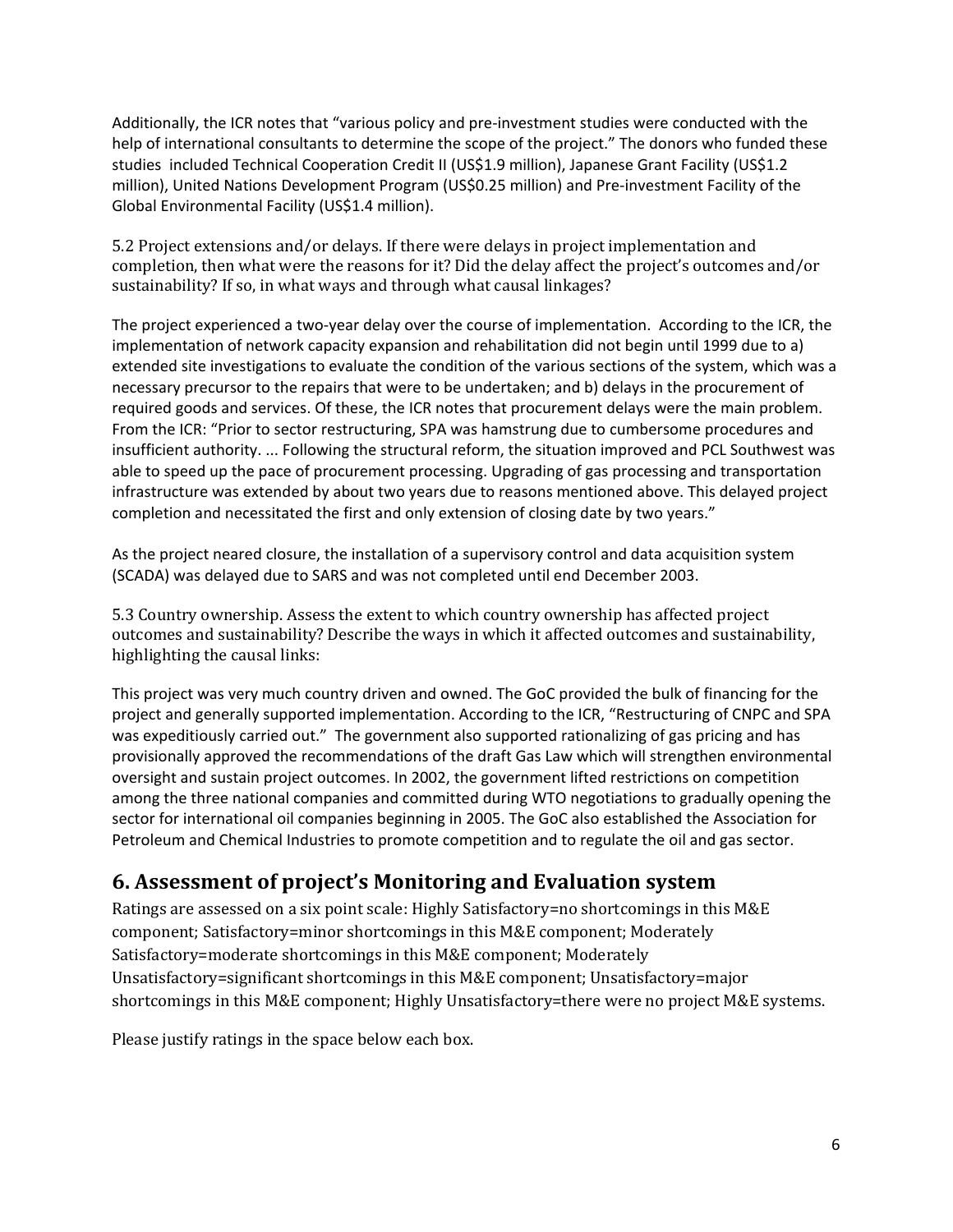| 6.1 M&E Design at entry | Rating: U/A |
|-------------------------|-------------|
|                         |             |

According to the 2004 TER, a logframe matrix was developed prior to implementation, but the version of the Project Document reviewed for this TER did not include a logframe and did not specify any arrangements for project M&E. The previous TER notes that the logframe lacks precise indicators and that there are weak links between the activities, outputs and outcomes.

| 6.2 M&E Implementation | Rating: Moderately Satisfactory |
|------------------------|---------------------------------|
|------------------------|---------------------------------|

There is no specific assessment of project M&E in the ICR, but Annex 1 of the ICR does present a logframe matrix for the project. It's not clear from the information in the ICR how or whether the project used the logframe to monitor progress towards targets or objectives. According to the 2004 TER, the use of "an articulated project LFA developed prior to project implementation might have further improved reporting."

However, the ICR does provide some detail on M&E implementation in describing supervision and oversight by the IA:

- A good initial baseline study was conducted prior to the project, which was reported as instrumental to the success of the project.
- Implementation reporting was systematic and adequately detailed. The aide-memoires provided a good account of project implementation, flagged problem areas and remedial measures.
- An MTR was conducted at a critical phase of project implementation to address issues hampering progress in 1998 and facilitated progress tracking.
- Several variables were monitored and used to assess project achievement such as change in fugitive methane emission, share of natural gas and coal in Sichuan's commercial consumption, entry of non-specification gas into the transportation system.
- M&E activities undertaken allowed for useful guidance and recommendations to be provided on restructuring, institutional strengthening and technical issues."

Based on this information M&E implementation is rated Moderately Satisfactory.

### **7. Assessment of project implementation and execution**

Quality of Implementation includes the quality of project design, as well as the quality of supervision and assistance provided by implementing agency(s) to execution agencies throughout project implementation. Quality of Execution covers the effectiveness of the executing agency(s) in performing its roles and responsibilities. In both instances, the focus is upon factors that are largely within the control of the respective implementing and executing agency(s). A six point rating scale is used (Highly Satisfactory to Highly Unsatisfactory), or Unable to Assess.

Please justify ratings in the space below each box.

| 7.1 Quality of Project Implementation | Rating: Satisfactory |
|---------------------------------------|----------------------|
|---------------------------------------|----------------------|

The ICR views Bank performance as Satisfactory. There is no assessment of UNDP performance and absolutely no mention of UNDP in the ICR except with relation to funding during the project preparation stage.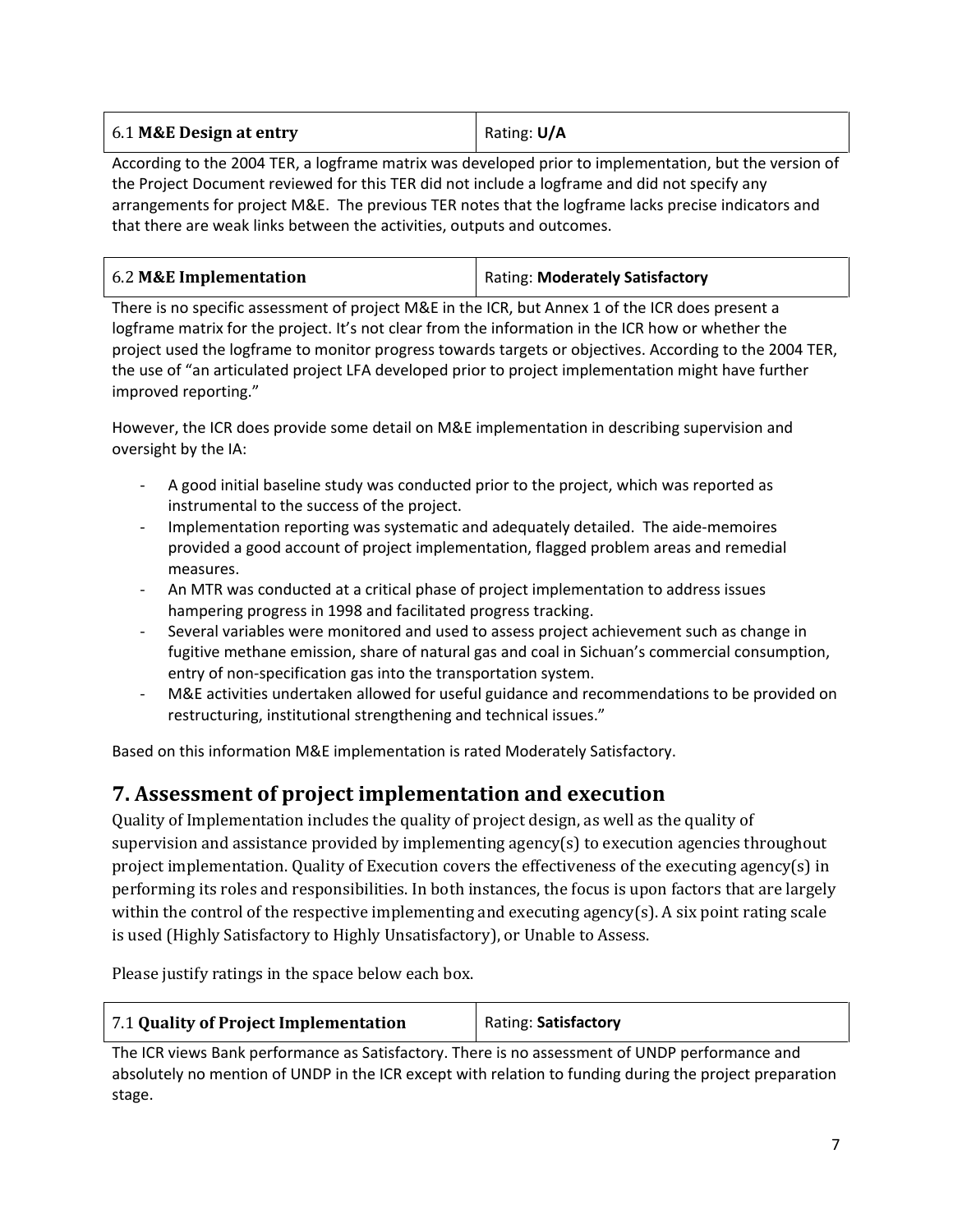The GoC, CNPC, and SPA appear to have worked soley with the Bank in preparing the project. According to the ICR, the bank spurred GoC to do some initial studies on the issues hampering the development of gas resources, and helped in designing and implementing strategies that would promote sustainable development in the oil and gas sector. During project preparation, "potential risks to the project were flagged and steps were taken to mitigate these risks in the project design phase and during project implementation."

In terms of supervision and oversight, the ICR notes that the Bank "closely monitored project implementation, assisted with evaluations and in devising corrective measures. …Good working relations were maintained among the Bank, the implementing agencies and consultants." The Bank was also responsive to government requests for additional technical assistance in devising policies and plans that would enhance and further the sectoral reforms. And, the Bank was flexible in providing a two-year project extension.

| 7.2 Quality of Project Execution | Rating: Satisfactory |
|----------------------------------|----------------------|
|                                  |                      |

The EAs for this project were CNPC and SPA, who during the course of implementation were actually privatized and restructured into new entities respectively named PCL and PCL Southwest.

Based on the information in the TER, the performance of the executing agencies, CNPC/PCL and SPA/PCL-Southwest, was mixed. On the restructuring component, execution was quick and efficient. However on the capacity expansion and rehabilitation component, the EAs were slow to procure the required goods and services, delaying progress until 1999 (after the MTR). According to the ICR, the restructuring helped to streamline decision-making within PCL and PCL-Southwest and eventually the objectives of this component were achieved.

According to the ICR, aside from these delays, execution was largely smooth and well managed and the ICR rates overall borrower performance as Satisfactory.

### **8. Assessment of Project Impacts**

8.1 Environmental Change. Describe the changes in environmental stress and environmental status that occurred by the end of the project. Include both quantitative and qualitative changes documented, sources of information for these changes, and how project activities contributed to or hindered these changes. Also include how contextual factors have contributed to or hindered these changes.

The project has lowered fugitive methane emissions from an estimated 20,000 tons at appraisal to 390 tons in 1997 and about 50 tons in 2002. Overall, around 170,000 tons of fugitive methane emissions (3.4 million tons carbon dioxide equivalent) have been avoided since the commencement of the project. This environmental impact resulted from the successful realization of the project outcomes; the gas sector in China has been restructured appropriately with a relevant reform of the regulatory framework and capacity in gas production and distribution and has been enhanced through a good balance of diversified training, provision of good technical expertise and relevant on–the-job coaching as well as leading-edge technology for the rehabilitation of the pipelines network**.**

8.2 Socioeconomic change. Describe any changes in human well-being (income, education, health, community relationships, etc.) that occurred by the end of the project. Include both quantitative and qualitative changes documented, sources of information for these changes, and how project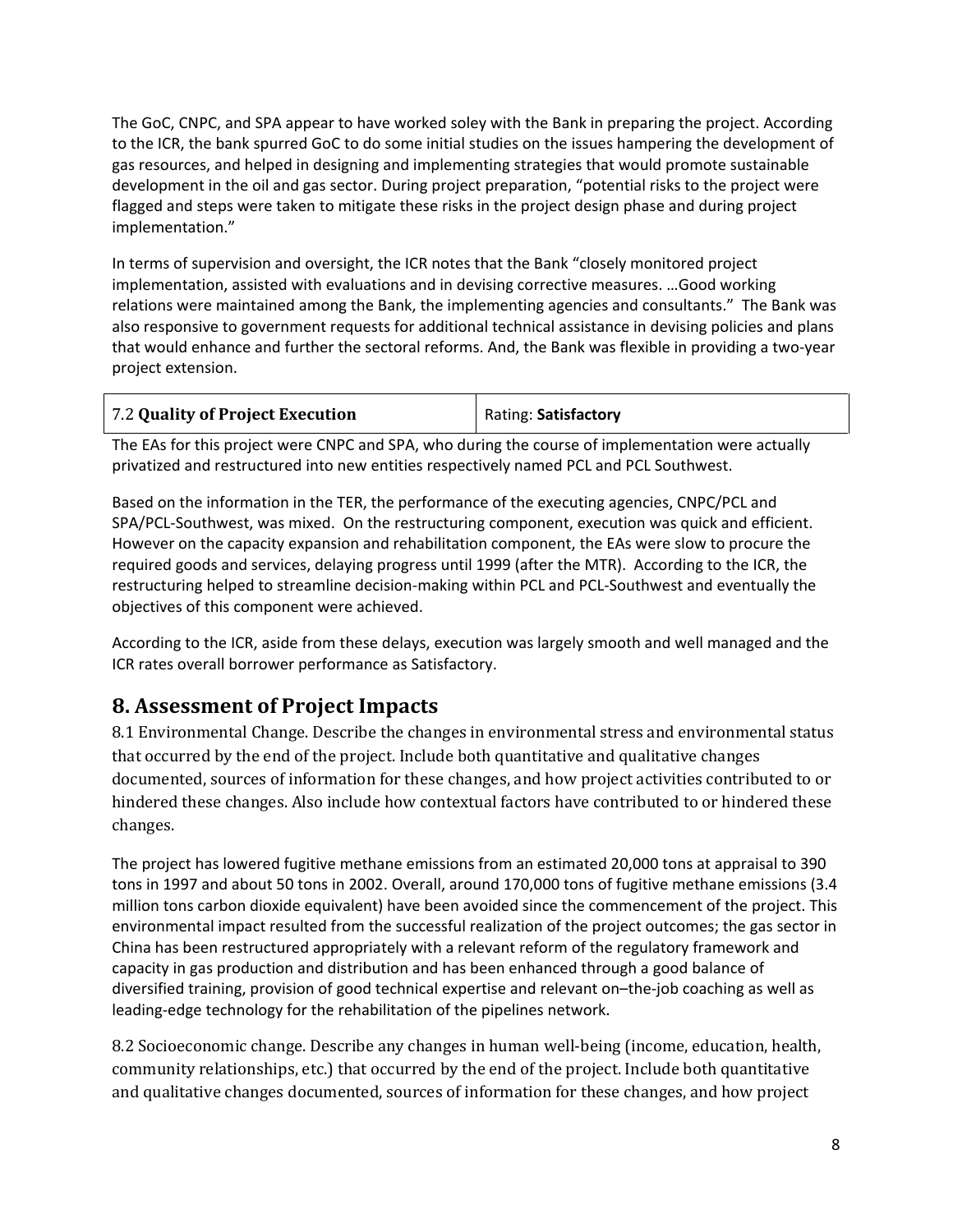activities contributed to or hindered these changes. Also include how contextual factors have contributed to or hindered these changes.

No socio-economic changes were noted in the ICR.

8.3 Capacity and governance changes. Describe notable changes in capacities and governance that can lead to large-scale action (both mass and legislative) bringing about positive environmental change. "Capacities" include awareness, knowledge, skills, infrastructure, and environmental monitoring systems, among others. "Governance" refers to decision-making processes, structures and systems, including access to and use of information, and thus would include laws, administrative bodies, trust-building and conflict resolution processes, information-sharing systems, etc. Indicate how project activities contributed to/ hindered these changes, as well as how contextual factors have influenced these changes.

#### a) Capacities

According to the TE report, the project improved the capacities of CNPC and SPA through the restructuring process and through appointment of SOFREGAZ as a technical collaborator. The restructuring process streamlined management and operations in both entities. The ICR notes that the procurement process took significantly less time following restructuring. Collaboration with SOFREGAZ provided valuable on-site advice on the planning and implementation of the gas network rehabilitation and expansion.

#### b) Governance

The sector restructuring privatized two state-held companies and has had policy impacts. According to the ICR, "prior to the listing of the new companies, PetroChina and others, regulatory agencies of the selected financial markets requested the gradual development of an adequate and stable regulatory framework." This prompted the GoC to work with the Bank to develop a new framework based on the needs of the sector and aligned with international best practices. The new regulatory framework has been approved in principle by the State Council and a draft Gas Law is under consideration by the National People's Congress.

8.4 Unintended impacts. Describe any impacts not targeted by the project, whether positive or negative, affecting either ecological or social aspects. Indicate the factors that contributed to these unintended impacts occurring.

No unintended impacts were noted in the ICR.

8.5 Adoption of GEF initiatives at scale. Identify any initiatives (e.g. technologies, approaches, financing instruments, implementing bodies, legal frameworks, information systems) that have been mainstreamed, replicated and/or scaled up by government and other stakeholders by project end. Include the extent to which this broader adoption has taken place, e.g. if plans and resources have been established but no actual adoption has taken place, or if market change and large-scale environmental benefits have begun to occur. Indicate how project activities and other contextual factors contributed to these taking place. If broader adoption has not taken place as expected, indicate which factors (both project-related and contextual) have hindered this from happening.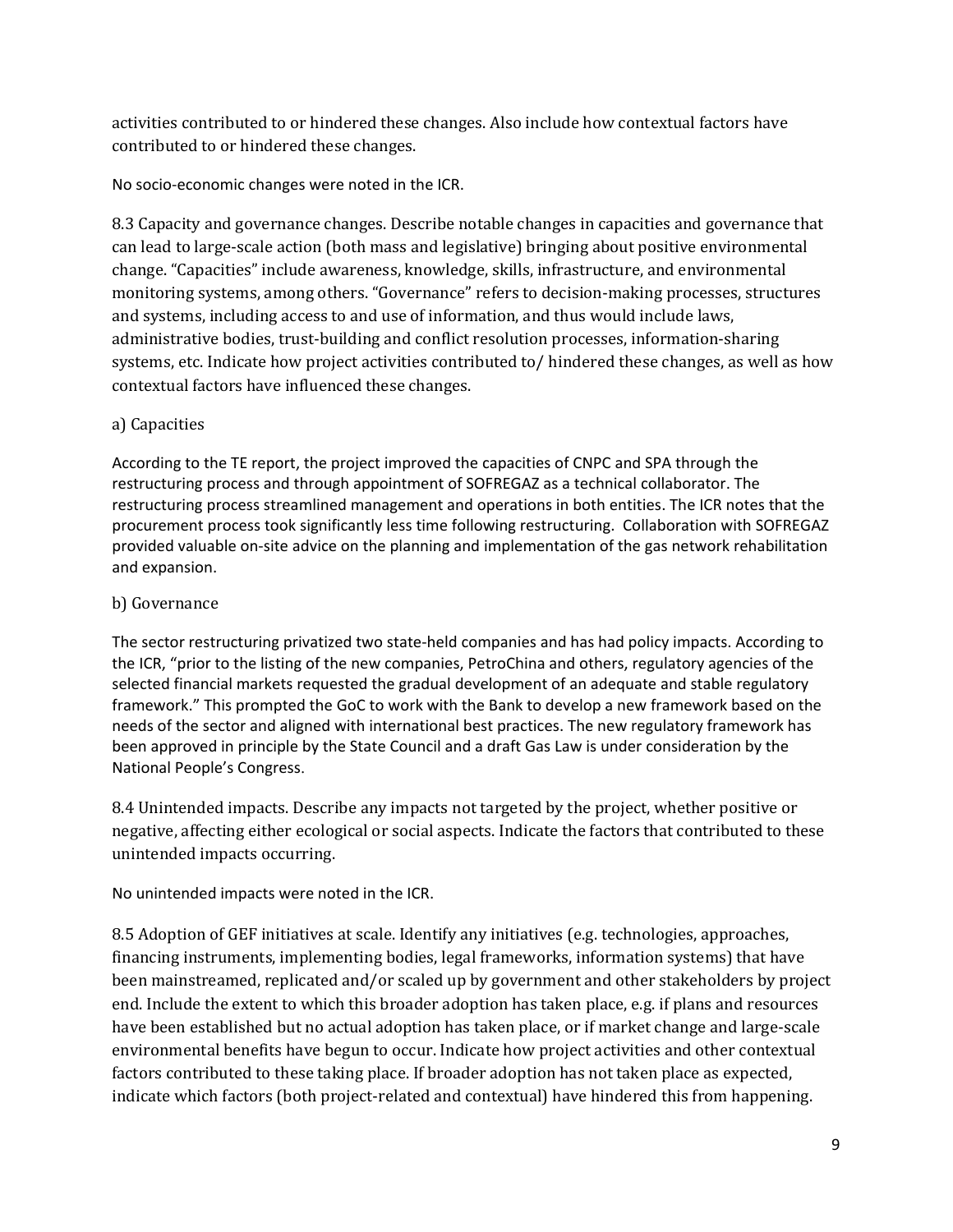The GEF funded rehabilitation and expansion of the natural gas distribution network was implemented at a regional scale. The project also supported consolidation management of the gas transmission and distribution operations of the SPA. This consolidation makes it easier monitor performance and streamlines management across the network. There is potential to replicate these initiatives in other provinces in China.

#### **9. Lessons and recommendations**

9.1 Briefly describe the key lessons, good practices, or approaches mentioned in the terminal evaluation report that could have application for other GEF projects.

1.The dual track approach followed during project implementation, intensive policy dialog at the national level and implementation strategies designed at the project level facilitated and furthered achievement of the objectives of the project. The comprehensive studies carried out under the project allowed the Bank to respond in a timely manner to government queries about policies and actions that would enhance and further reforms in the coming years. Government ownership of and commitment to the reform process are a key determinant in the sustainability of the project's results. In this project, cooperation with the State Council for Restructuring Economic System and the provision of timely expert advice and international best experience, developed consensus amongst the various stakeholders in sector development and generally facilitated and enhanced the reform process.

2. Appropriate technology transfer can significantly improve sector performance and increase the availability of resources. In this project, it led to a 267 billion cubic meter increase in proven reserves of gas compared to the 70 billion cubic meters estimated at appraisal, a production capability of 10 billion cubic meters per year versus the appraisal target of 8 billion cubic meters and a transportation capability of 10 billion cubic meters per year as compared to the 8 billion projected at appraisal.

3. Long-term technical collaboration with an organization experienced in the rehabilitation and capacity expansion of gas processing and transportation infrastructures was highly successful as it provided onsite managerial and technical expertise, advice and training to SPA/PCL Southwest staff and simultaneously facilitated decision-making and state-of-the-art knowledge transfer.

9.2 Briefly describe the recommendations given in the terminal evaluation.

No recommendations are given in the ICR.